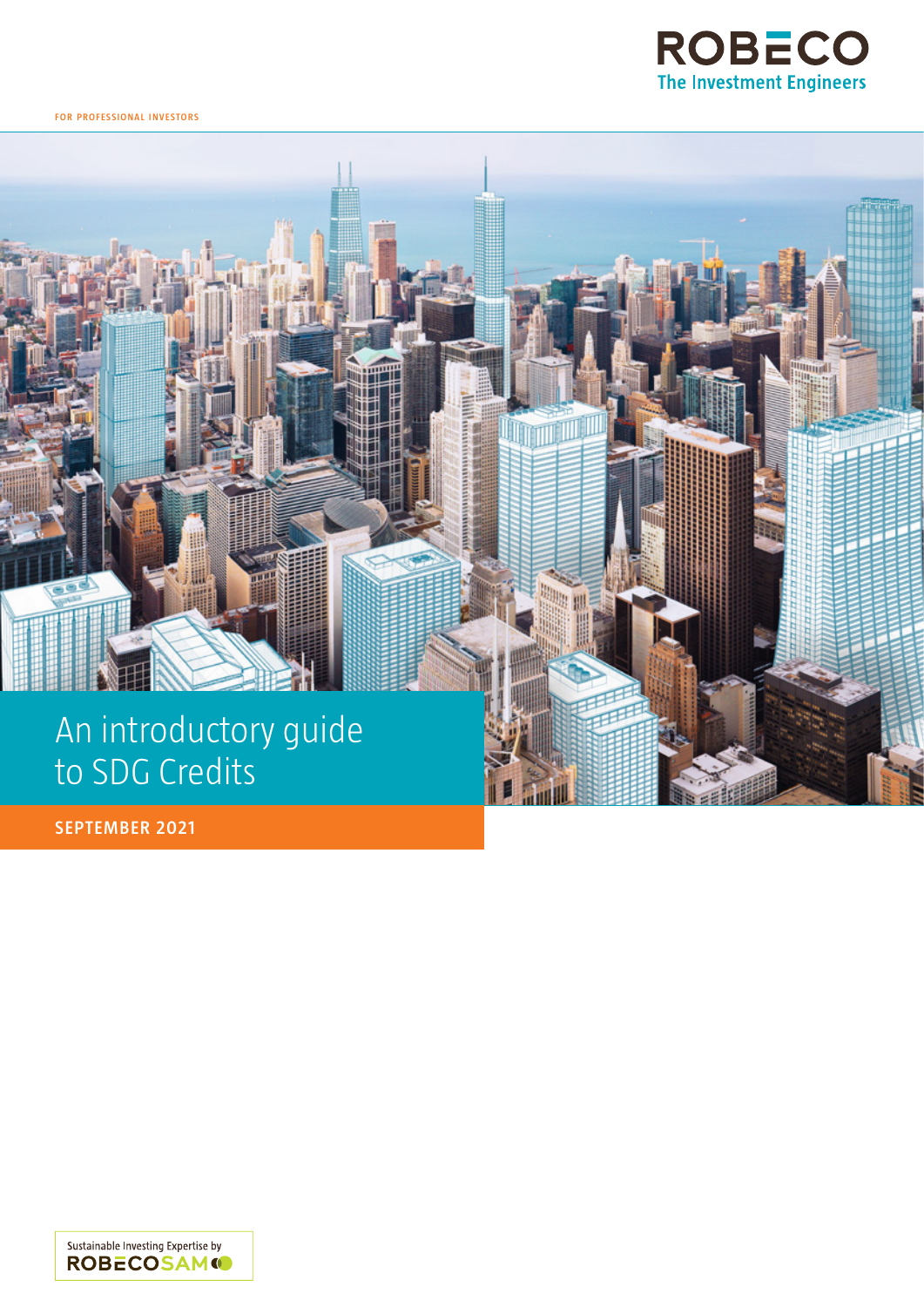# Introduction

Although investors are increasingly embracing sustainable investing, there is no one-size-fits-all approach. Sustainable investing means different things to different people, and their investment goals can vary considerably. While it is easy for asset managers to talk about sustainability, it is much more challenging for them to implement it. Compounding the lack of a clear definition is the challenge of measuring the impact sustainable investors make. Nevertheless, there have been some very interesting developments in this ever-evolving investment field.

Launched in 2015 the UN Sustainable Development Goals (SDGs) take the quest for sustainability to the next level by making integration tangible and measurable. Investors are becoming increasingly interested in investment products that contribute to the realization of these goals and at the same time offer attractive returns. Building on the success of the Millennium Development Goals and adopted as part of the 2030 Agenda for Sustainable Development, which was signed by 193 countries, the SDGs are a vast agenda of 17 goals and 169 targets such as the elimination of poverty and hunger, decent work and growth, sustainable cities and communities.

The UN Commission on Trade and Development (UNCTAD) estimates that between USD 5 and 7 trillion per year will be needed to achieve these

goals within this timescale. As governments alone are unlikely to be able find such huge sums of money, the UN has explicitly asked the private sector, including asset owners, to contribute as well. According to a survey among Dutch institutional investors carried out by the Dutch Association of Investors for Sustainable Development (VBDO), the SDGs are on the agenda of pension fund boards, although most of them have yet to integrate SDGs in their portfolios.

# **Why should investors embrace the SDGs?**

There are many, often quite intuitive reasons why it is essential to incorporate SDG considerations into investment strategies. In an increasingly renewables-powered global economy, it is easy to foresee that the business models of companies such as coal miners, oil producers



Source: United Nations. Use of the UN SDG icons is for illustrative purposes only and does not imply endorsement by the UN.

# **Figure 1: The UN Sustainable Development Goals**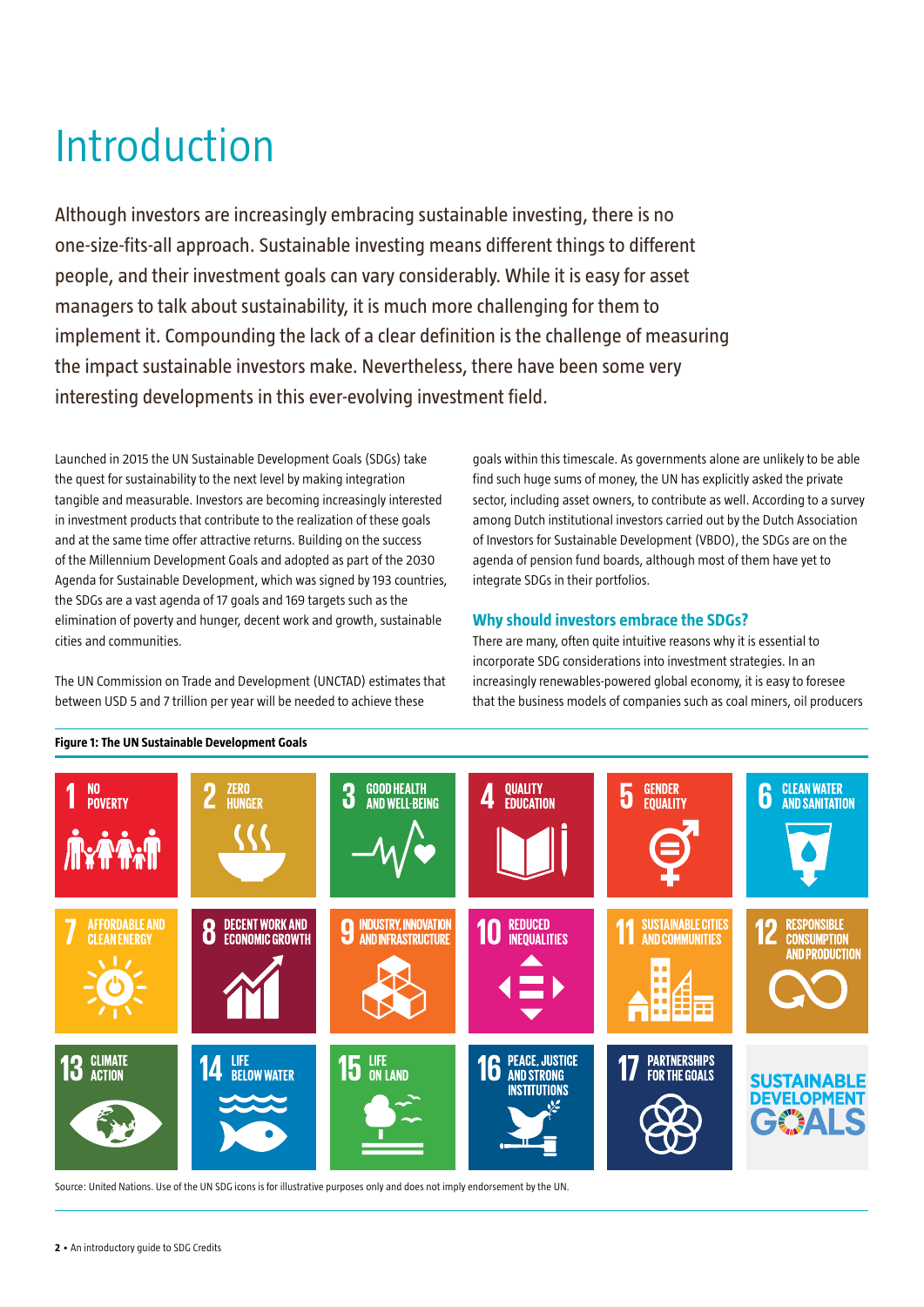and fossil fuel-based electricity generators will come under severe pressure. Although less obvious, the same applies to car manufacturers that do not adapt quickly enough to a world of electric vehicles. The financial consequences – in the form of fines, compensation and potential license withdrawals – can be very material for companies that fail to act in accordance with the SDGs. Environmental spills, bribery, money laundering and misselling are a few examples. Ignoring the SDGs could therefore ultimately affect every investor, reinforcing the relevance of SDG-linked investment strategies. Those companies that offer solutions to help achieve the SDGs may well be the winners of the future as well as attractive investment candidates.

# **SDGs and Robeco**

Robeco has been at the forefront of sustainable investing for more than two decades. Our long history of innovation and enhancing sustainable products and services is the result of close cooperation between our Credits team, Active Ownership team, and our sustainability research

analysts. We were one of the first asset managers to launch an SDG-focused credit strategy.

Depending on the strategy, Robeco applies various dimensions of sustainability to credit portfolios. These include exclusion, ESG integration, engagement, environmental footprint reduction, green bond screening, assessing issuers' climate strategies and constructing portfolios in alignment with the SDGs.

ESG integration, exclusion of the most controversial companies, and engagement have been an integral part of all our credit strategies for the last decade. Consistently integrating ESG information in the Robeco bottom-up credit analysis, and thus avoiding defaults or distressed situations, has significantly contributed to reducing downside risks in our credit portfolios. This is in line with our belief at Robeco that using financially material ESG information leads to better-informed investment decisions and benefits society.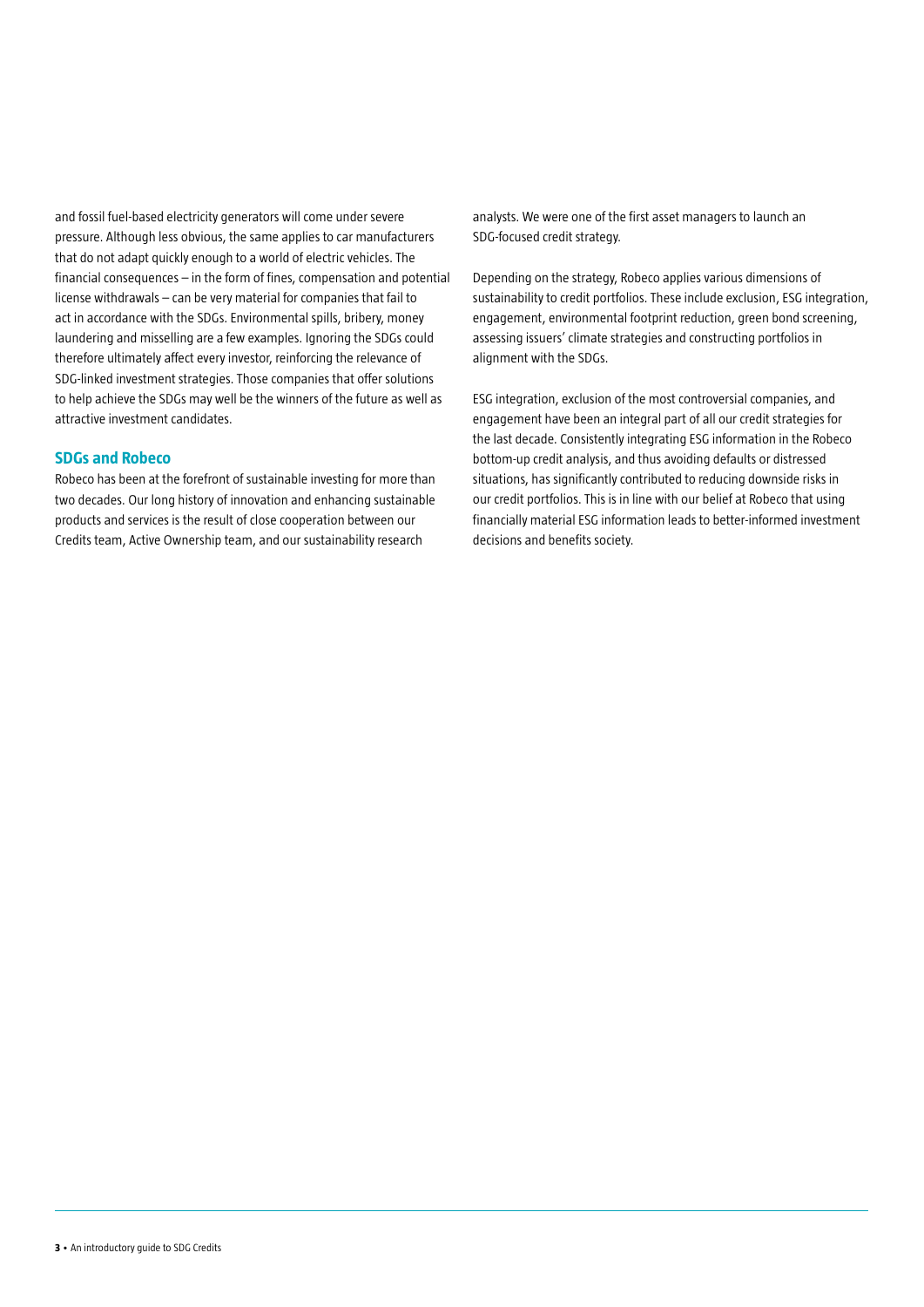# The SDG screening process

With 17 goals and 169 targets, the SDGs address a very broad range of issues, some of which have conflicting effects on each other. Robeco's proprietary SDG measurement framework provides clear, objective and consistent guidelines for dealing with these challenges and consists of a three-step approach.



# **Step 1 – What do companies produce?**

The first step links the products and services offered by companies to the SDGs and assesses to what extent they contribute to or detract from them. An extensive set of rules and key performance indicators (KPIs) are used for this and these are summarized in our guidebook, which links each sector and industry to specific SDGs that correspond to the products and services of the specific company. Having established the starting point of the sector's contribution and impact, Robeco's credit analysts then dig deeper to look at the individual companies within the sector. For example, for telecom companies, the starting point in terms of contribution is positive. Telecommunication is an essential part of the infrastructure needed to maintain a safe, secure and connected society. Industrialization and increased productivity are highly dependent on effective telecommunications and help make cities smarter and more sustainable. This means that the telecom sector can help build a resilient infrastructure (SDG 9), promote economic growth (SDG 8) and ultimately end poverty (SDG 1).

We then determine the extent of the contribution, which in the case of telecom is deemed to be low. Having established the starting point of the sector's contribution and impact, we then take a closer look at the individual companies within this sector. To this end, we have defined a set of KPIs per sector against which the individual companies are assessed. If, for example, more than 25% of a telecom company's sales are made in emerging markets (which have the most to gain from a good telecom network), we upgrade the impact from positive-low to positive-medium; or, if this figure is 33%, to positive-high.

# **Step 2 – How do companies produce?**

The second step is about how a company operates. Does it cause pollution, respect labor rights, respect the rule of law and have a diversified management team? In step 2, credit analysts check whether the way each company operates is compatible with the SDGs. The factors they examine include corporate environmental policies, the track record in conduct and the company's governance framework. If necessary, the company's SDG rating is adjusted accordingly.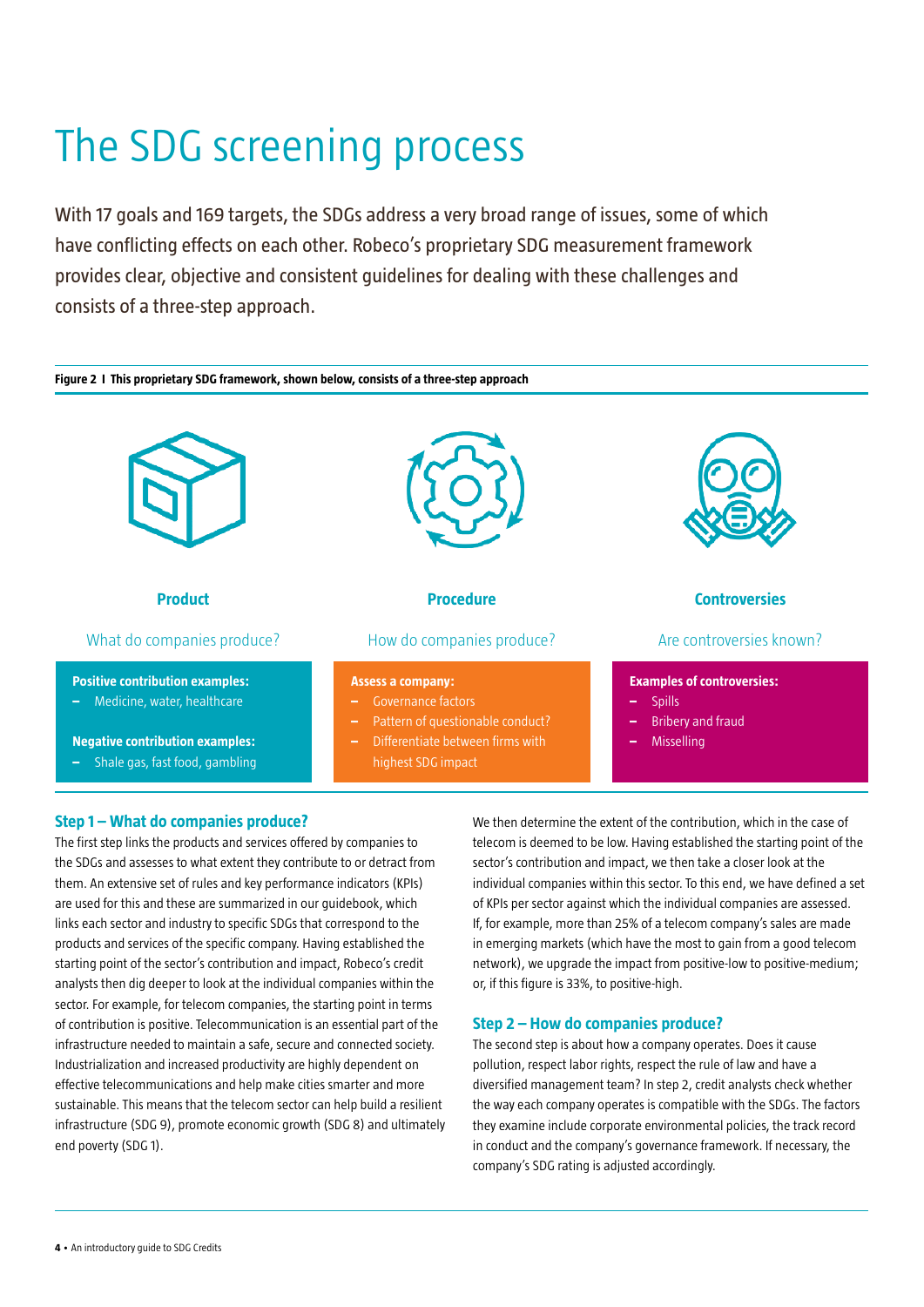## **Step 3 – Are there any controversies?**

The third and final step is to establish whether companies have been involved in any controversies. A company can meet the criteria in steps 1 and 2 by making the right products and operating in the right manner, but still be caught up in controversies such as oil spills, fraud or bribery. In this context, it is important to know if the controversy is structural or just a one-off, and whether management has taken sufficient precautions to prevent recurrence in the foreseeable future. The results of this three- step analysis are quantified in a proprietary SDG score and each company is scored on the basis of its contribution to the SDGs (positive, neutral or negative) and the impact of this contribution (high, medium or low). This is shown below in Figure 3.

## **Figure 3 | Outcome three-step process quantified in SDG rating framework**

| Assessment      | Impact | <b>SDG Score</b> |
|-----------------|--------|------------------|
| <b>Positive</b> | High   | $+3$             |
|                 | Medium | $+2$             |
|                 | Low    | $+1$             |
| <b>Neutral</b>  |        | 0                |
| <b>Negative</b> | Low    | $-1$             |
|                 | Medium | $-2$             |
|                 | High   | -3               |
|                 |        |                  |

Source: Robeco

Based on these proprietary SDG scores, Robeco's Credits team can screen the universe for corporate bonds issued by companies that contribute to the UN SDGs and exclude corporate bonds of companies that detract from them. As shown below, we then apply our well-established credit investment process to create a credit portfolio that, in our opinion, makes a positive contribution to the UN SDGs and aims to deliver attractive financial returns.

However, the fact that a credit has made it through the SDG screening is never the only reason to invest in it. We also conduct a fundamental credit analysis and will only take a position if we believe it is merited by its valuations relative to its fundamentals, and compared with issuers with a similar rating. After all, our aim is twofold: to contribute to the UN SDGs and deliver returns for clients.

# **Will the SDG screening cause sector biases in credit portfolios?**

Robeco's Credits team has applied the SDG measurement framework to a credit universe of around 650 names. This universe is diversified in terms of sectors and consists of investment grade, high yield, and emerging issuers. The overall outcome was that 62% of the companies were assessed as making a positive contribution. Of the companies analyzed, 22% received a negative SDG score, and 16% received a neutral ranking. In 10% of cases, the scores were adjusted in step 2 and 3. It is difficult to approach SDGs purely through sectors. Nevertheless, a few general conclusions can be drawn from applying the SDG screening.

Grid operators and companies in the banking, healthcare, utility and communications sectors generally have a strong SDG profile, while companies in the food and beverage, automotive and energy sectors generally have a weaker one.

The weaker SDG profile of companies in the food and beverage sector might seem somewhat surprising. Intuitively, one would expect the food and beverage sector as a whole to contribute significantly to SDG 2 (zero



Source: Robeco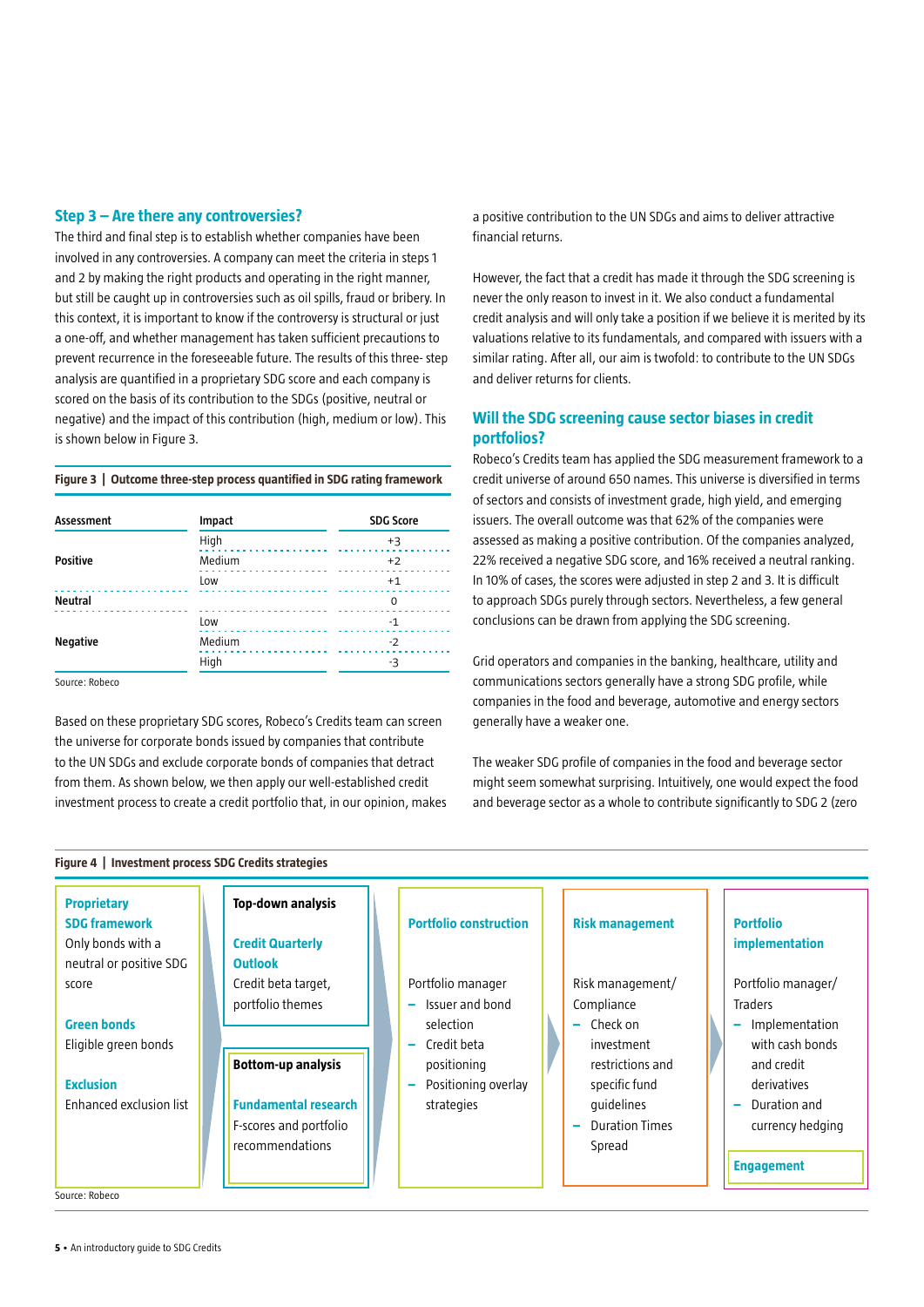hunger). Unfortunately, however, the opposite turns out to be the case. Both SDG 2 and SDG 3 (good health and well-being) require healthy and nutritious food. And herein lies the problem. Most food and beverage producers add too much sugar and/or fat to their products. The result is unhealthy high-calorie foods that are helping fuel the global obesity epidemic. More and more food manufacturers are adapting their product range to tackle this, but the proportion of healthy foods they produce is generally still far below the thresholds defined in our SDG framework.

Sectors that generally do not perform well in the SDG assessment include aerospace, defense, energy, tobacco and gaming. Sectors that have a more positive impact from an SDG perspective include telecoms, banks, grid operators and healthcare companies.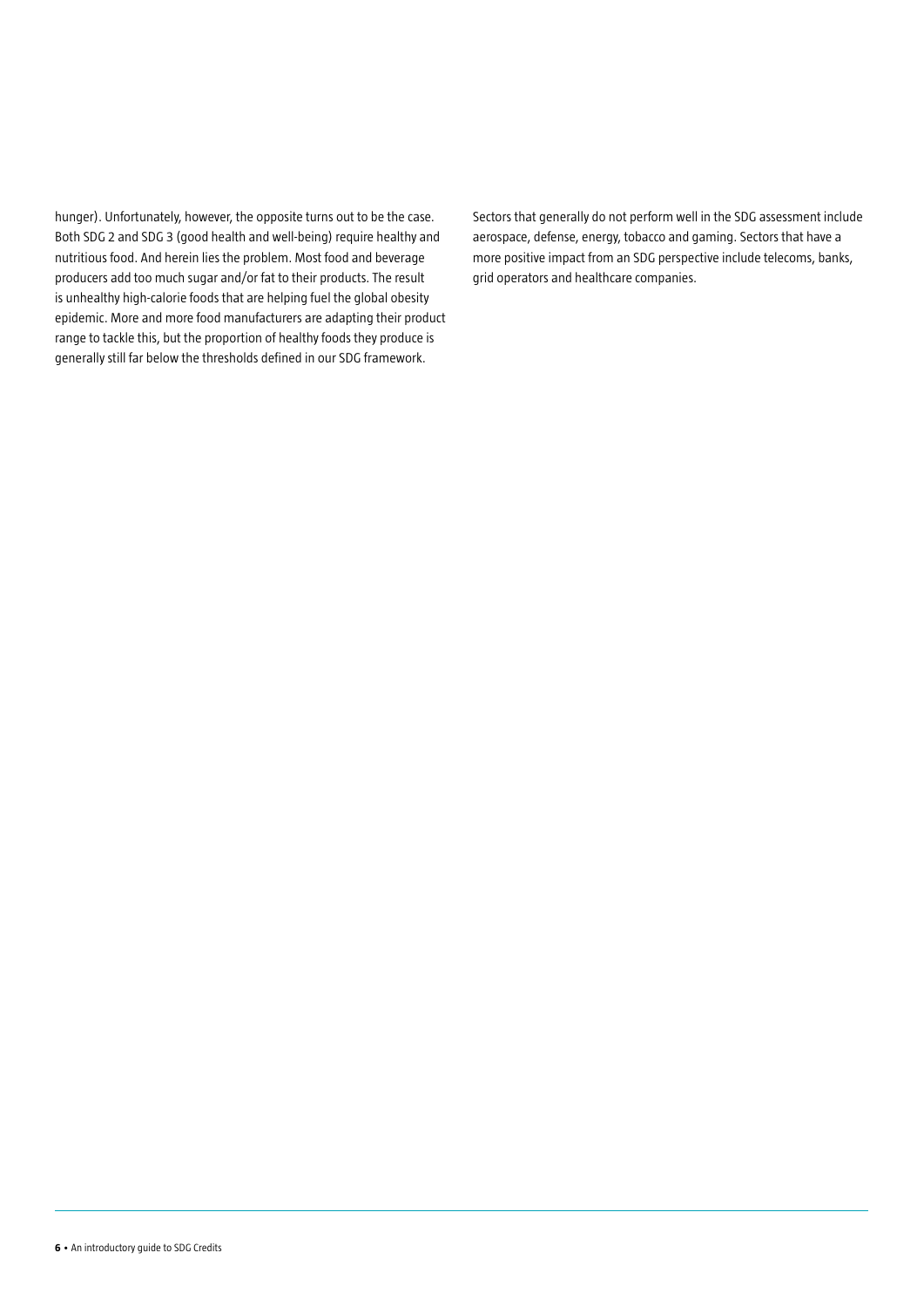# Robeco SDG Credit strategies

Robeco currently offers five SDG Credits strategies: RobecoSAM Euro SDG Credits, RobecoSAM Global SDG Credits, RobecoSAM SDG Credits Income, RobecoSAM SDG High Yield Bonds and RobecoSAM Emerging SDG Credits. These strategies share the same SDG framework described above. Only bonds with an SDG score of zero or higher are eligible for inclusion in the portfolios; the strategies do not invest in companies that detract from these goals. As such, the strategies are designed to make a clear contribution to the UN Sustainable Development Goals and also outperform a mainstream corporate bond index or optimize yield and income (SDG Credits Income).

**RobecoSAM Euro SDG Credits** provides a well-diversified exposure to the Euro investment grade credit market and invests in companies that contribute positively to the SDGs. The strategy aims to outperform the Bloomberg Euro Aggregate Corporate Bond Index through active credit selection over a full credit cycle. The portfolio can take some offbenchmark positioning in high-quality high yield bonds and hard-currency emerging corporate bonds.

**RobecoSAM Global SDG Credits** provides a diversified exposure to the Global investment grade credit market and invests in companies that contribute positively to the SDGs. The strategy aims to outperform the Bloomberg Global Aggregate Corporate Bond Index through active credit selection over a full credit cycle. The portfolio can take off-benchmark positions in high-quality high yield bonds and hard-currency emerging corporate bonds (max 20% in each of the categories, which together cannot be more than one-third of the total portfolio).

**RobecoSAM SDG Credits Income** aims to provide an attractive yield and stable income throughout the credit cycle and invests in companies that contribute positively to the SDGs. The strategy is a multi-asset credit strategy and has no formal benchmark. However, the starting point is a portfolio that is equally split across global investment grade corporate bonds, global high yield corporate bonds and hard-currency emerging market corporate bonds. Depending on the phase of the credit cycle, the strategy can change its allocation to these different segments of the credit market to achieve the best risk-return profile for that particular market phase. For example, in a bear market phase, the emphasis will be more on capital preservation, which can be achieved by adding government exposure to the portfolio. In a recovery phase, the asset allocation moves more towards high yield, emerging market bonds and subordinated debt.

**RobecoSAM SDG High Yield Bonds** invests in corporate bonds with a sub-investment grade rating and has a structural bias to the higher-rated segment of the high yield market. It is actively managed, conducts bond selection based on fundamental analysis and allocates to companies that contribute positively to the SDGs. The strategy aims to outperform

the Bloomberg Global High Yield Corporate Index, with the objective of providing long-term capital growth.

**RobecoSAM Emerging SDG Credits** is an actively managed, value-based strategy for those investors seeking a sustainable solution for their emerging markets exposure. Its objective is to achieve long-term capital growth by investing in a sustainable manner in quality, hard-currency emerging market credit. The strategy advances the SDGs by investing in the corporate bonds issued by companies whose business models and operational practices are aligned with targets defined by these 17 goals. It aims to outperform the JPM Corporate EMBI Broad Diversified index.

# **Portfolio alignment with the UN's Sustainable Development Goals**

For the SDG Credits strategies, we publish quarterly reports on how the portfolio contributes to the SDGs. Figure 5 provides an excerpt from this report for the RobecoSAM Global SDG Credits strategy as at the end of August 2021.

Additionally, we publish quarterly reports on the portfolio's environmental footprint relative to the relevant index, which varies depending on strategy. Figure 6 is an excerpt from this report for the RobecoSAM Global SDG Credits strategy at the end of August 2021, which shows the portfolio's impact on three environmental factors: greenhouse gas emissions, water use and waste generation.

Typically, the positive SDG screening will result in a more favorable environmental footprint for the portfolio (turquoise bars) compared to the index (striped bars). The index in this case is the Bloomberg Global Aggregate Corporates Index (EUR).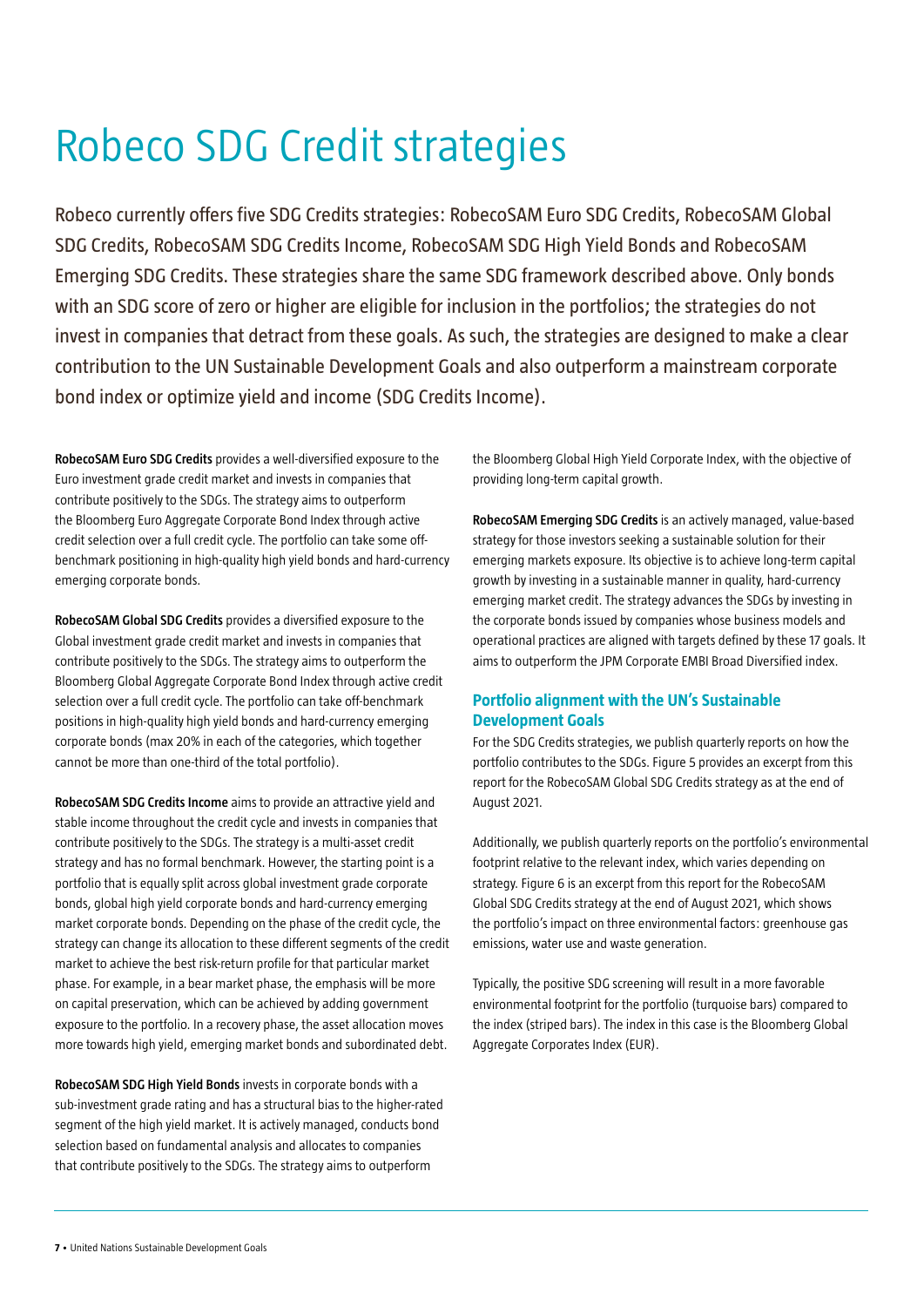### **Figure 5 | Contribution to the United Nations Sustainable Development Goals (SDGs)**



Source: Robeco. Net figures for individual SDGs. Data as at 31 August 2021.

Portfolio: RobecoSAM Global SDG Credits. Index: Bloomberg Global Aggregate Corporates Index.

This example is for information purposes only and is not intended to be investment advice in any way

### **Figure 6 | Footprint ownership for 100 million USD invested**

Footprint ownership expresses the total resource consumption the portfolio finances. Each assessed company's footprint is calculated by normalizing resources consumed by the company's enterprise value. Multiplying these values by the dollar amount invested in each assessed company yields the aggregate footprint ownership figures.

The selected index's footprint (for an equivalent USD amount invested in corporates) is provided alongside. Additional alerts highlight the portfolio's footprint relative to the index and equivalents of what that difference tangibly expresses: emissions, water use and waste generation are expressed in terms of tangible equivalents.

Sovereign and cash positions have no impact.

The "mUSD invested" refers to amount invested in the whole portfolio, but only corporates exposure in scope for Footprint Ownership are taken in consideration in this metric.

European average figures per year: https://ec.europa.eu/eurostat

Data as of 31 August 2021

Source: Robeco Switzerland Ltd. Certain underlying data is sourced from third-parties (such as e.g. CDP Europe Services GmbH). Portfolio: RobecoSAM Global SDG Credits. Index: Bloomberg Global Aggregate Corporates Index. This example is for information purposes only and is not intended to be investment advice in any way.

Source: Robeco data based on Trucost data. S&P Trucost Limited © Trucost 2021. All rights in the Trucost data and reports vest in Trucost and/or its licensors. Neither Trucost, nor its affiliates, nor its licensors accept any liability for any errors, omissions or interruptions in the Trucost data and/or reports. No further distribution of the Data and/or Reports is permitted without Trucost's express written consent. Water Use The difference is equivalent to the 26.501.5  $m<sup>2</sup>$ wal water consumption by 33.865.7  $4$  155 people 21.7% below Source: data based on RobecoSAM impact data. **Waste Generation** The difference is equivalent to the tons ual waste generation of

4,639.1

7,405.0

 $291.7$ 334 people 49.3% below

Portfolio **Index** 

The difference is equivalent to the

annual CO<sub>2</sub> emission produced by

2 1064 cars

Source: data based on RobecoSAM impact data.

**GHG Emissions Scope 1 & 2** 

37.4% below

tCOzeq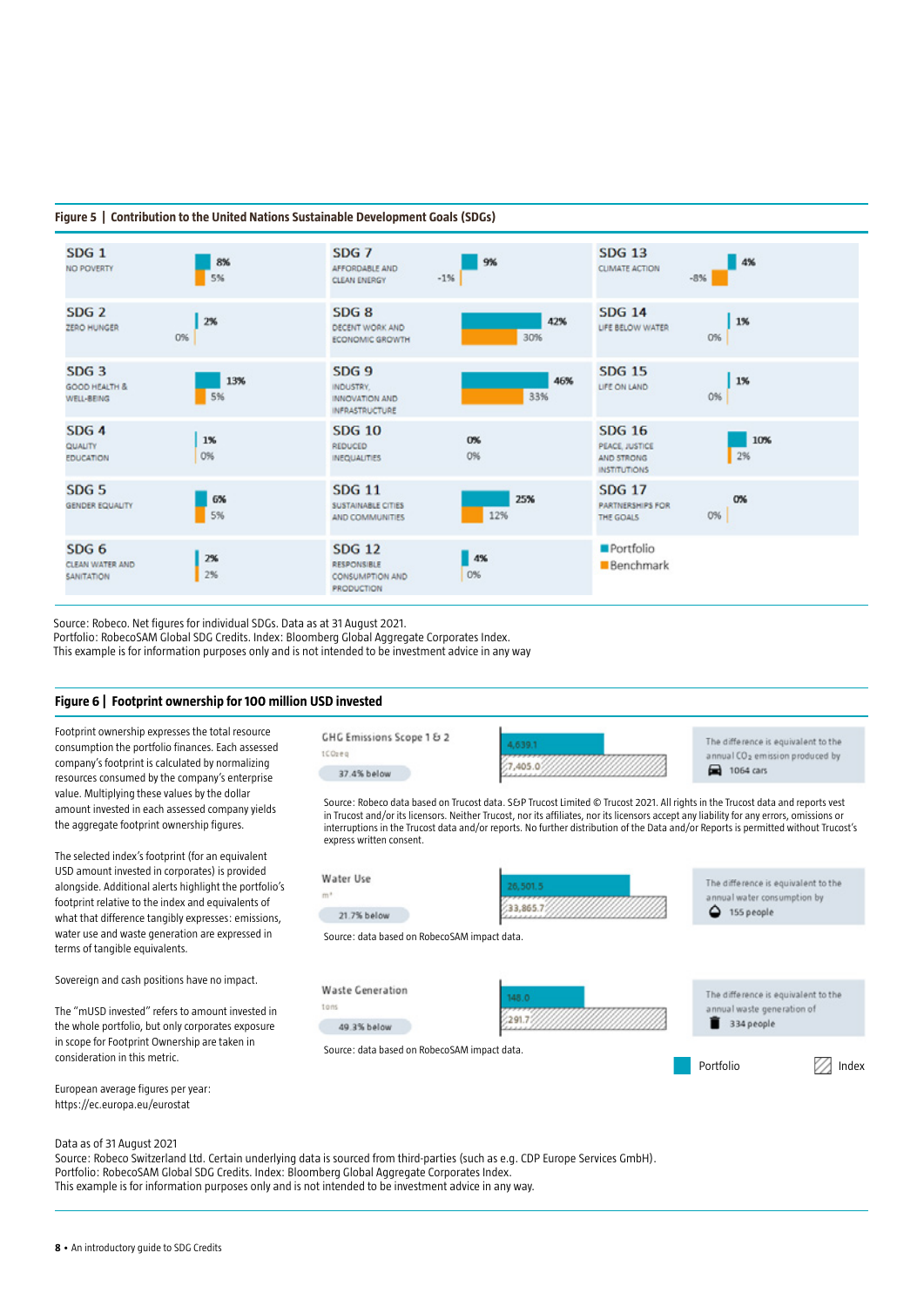# What we've learned from three years of SDG credit investing

Global progress in meeting the 17 Sustainable Development Goals (SDGs) has been mixed, and many lessons have been learned since their adoption by United Nations member states in 2015. From an investment perspective, our three-year track record with our SDG Credit solutions has shown us that aligning credit portfolios with the SDGs does not come at the expense of financial returns.

## **Investors are essential to meeting the goals**

An important learning since the adoption of the SDGs has been that Covid-19 has reinforced their relevance, and that they present the best possible approach to managing global health while safeguarding environmental and economic sustainability.

Another key lesson is that investors are essential to meeting the goals. Allocating investment capital to companies that contribute to this global to-do list as well as avoiding financing those whose practices or products are not aligned with them helps ensure progress.

We've also seen that the universal nature and relevance of the SDGs, and their detailed outlining of the world's most urgent sustainable development issues in a concrete set of goals with underlying targets, make them a useful blueprint for sustainable investing. The SDGs enable investors to clearly show how they allocate clients' capital to companies that provide solutions to sustainability challenges.

And we have learned from our three-year track record with our SDG Credit solutions that aligning credit portfolios with the SDGs does not come at the expense of financial returns. The SDG screening process does not impede our ability to generate performance through bottom-up issuer selection: in fact, it has contributed positively to financial returns.

# **SDG screening helps to mitigate downside risk**

It is particularly interesting to see that in periods of heightened market volatility, as in the wake of the Covid-19-related sell-off, the SDG screening has helped to mitigate downside risks. This had already been evident from our initial analysis that showed that sectors that were positively aligned with the SDGs had lower credit risk and that, over a five-year period (as of December 2020), sectors with a positive or neutral SDG rating had a superior risk-return relationship compared to those with negative SDG scores. This is shown in Figure 7.

**Figure 7 | Investment grade credit: risk-return, five-year history**



Returns are monthly returns in excess of duration-matched treasuries. Risk is measured as the monthly standard deviation of these returns.

Source: Robeco, Bloomberg.

This example is for information purposes only and is not intended to be investment advice in any way.

## **Holding strong over time**

This is illustrated by the track records of our Global SDG and Euro SDG Credit strategies. The Global SDG Credit strategy was launched in May 2018 and has delivered a cumulative outperformance of 4.8% against the Bloomberg Global Aggregate Corporate Index (IH EUR class as of June 2021).<sup>1</sup> This outperformance is a result of bottom-up credit selection (+2.5%) and topdown beta management (+1.5%) as well as +0.8% contribution from the SDG screening. The exposure to names with a positive SDG assessment as well as avoiding investing in names with a negative SDG assessment contributed to returns.

The currency in which the past performance is displayed may differ from the currency of your country of residence. Due to exchange rate fluctuations the performance shown may increase or decrease if converted into your local currency. The value of your investments may fluctuate. Past performance is no guarantee of future results. Performance gross of fees, based on gross asset value. In reality, costs (such as management fees and other costs) are charged. These have a negative effect on the returns shown. Periods shorter than one year are not annualized. Source: Robeco. RobecoSAM Global SDG Credits. Benchmark: Bloomberg Global Aggregate: Corporates.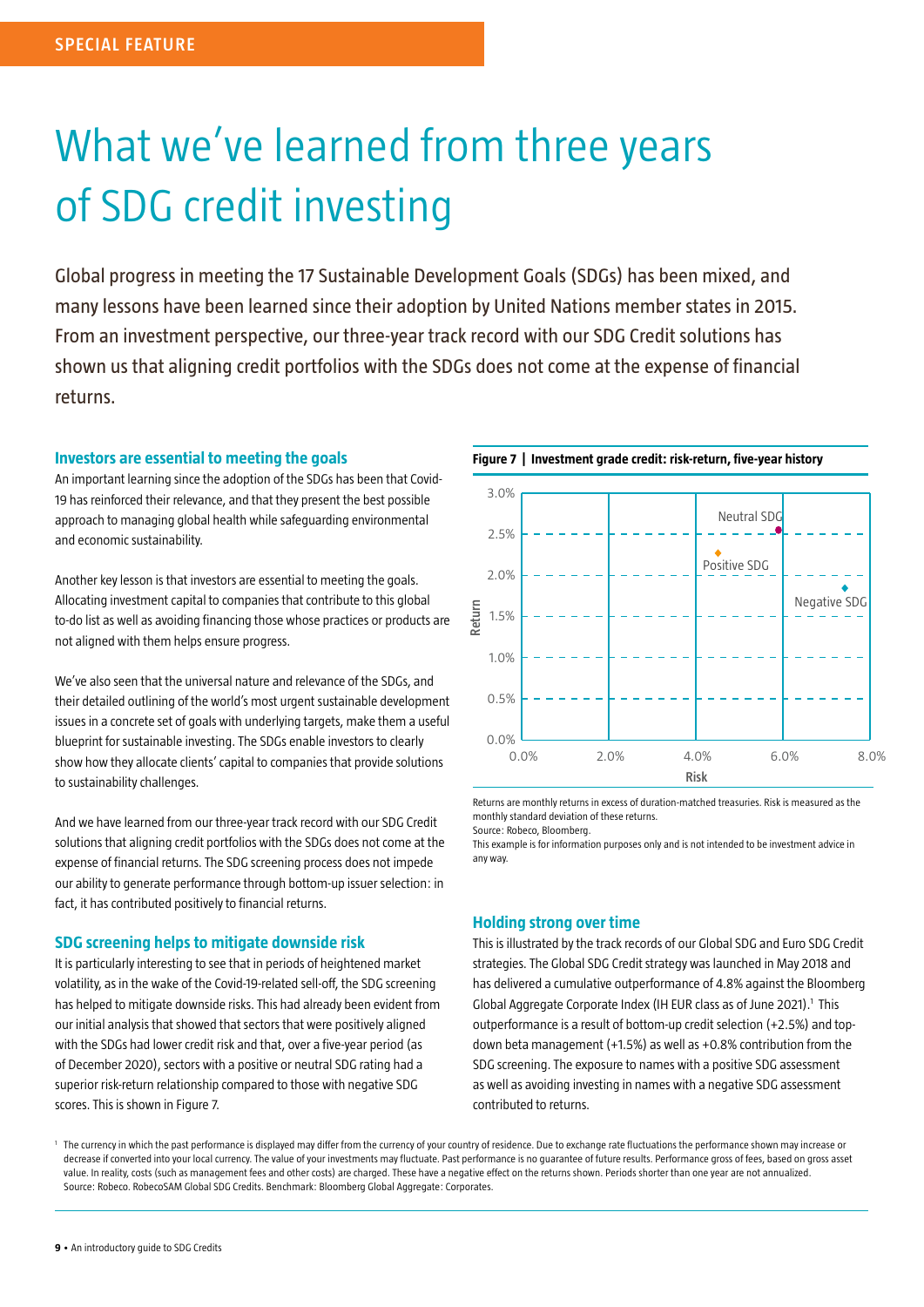# Conclusion

Euro SDG Credits outperformed the Bloomberg Euro Aggregate Corporate Index by a cumulative 1.3% (DH EUR class)<sup>2</sup> over the period that the SDG screening was applied (February 2019 to June 2021). This outperformance was driven mostly by the top-down beta positioning, while the SDG screening added 0.6% over this period.

SDG Credit Income is a total-return strategy and is therefore not managed against an index. This means we cannot follow the same performance attribution process to assess the contribution of the SDG screening. Nevertheless, we have seen that avoiding names that have a negative SDG assessment has helped to reduce risk in the portfolio.

Contributing to the SDGs makes a difference to society. Moreover, empirical analysis shows that investing with the SDGs in mind supports financial performance. Based on the track record of our strategies, we find that screening credits for their sustainability characteristics promotes our ability to avoid poor performers, while it does not limit our capacity to generate alpha through credit selection.

The SDGs are a universal call to action to end poverty, protect the planet and ensure that all people enjoy peace and prosperity. These 17 goals build on the successes of the Millennium Development Goals, while including new priority areas such as climate change, economic inequality, innovation, sustainable consumption and peace and justice. They take the quest for sustainability to the next level by making it tangible and measurable. Investors are taking a growing interest in investments that contribute to the realization of these goals and at the same time offer attractive returns. However, assessing a company's contribution to the SDGs can present challenges.

Robeco has developed a comprehensive proprietary SDG measurement framework with clear, objective and consistent guidelines for dealing with these challenges. Using this proprietary SDG framework, we can construct credit portfolios that are diversified across issuers and sectors, and which make a clear positive contribution to the SDGs, while also delivering attractive financial returns for our investors. Furthermore, our SDG screening can help reduce downside risks in credit portfolios, as it separates the wheat from the chaff and prevents investors from investing in companies with outmoded business models that have come under severe pressure. Examples include automotive companies that do not adapt quickly enough to a world of electric vehicles and traditional integrated oil producers. Companies that offer solutions to help achieve the SDGs may well be the winners of the future as well as attractive investment candidates.

 $^2$  The currency in which the past performance is displayed may differ from the currency of your country of residence. Due to exchange rate fluctuations the performance shown may increase or decrease if converted into your local currency. The value of your investments may fluctuate. Past performance is no guarantee of future results. Performance gross of fees, based on gross asset value. In reality, costs (such as management fees and other costs) are charged. These have a negative effect on the returns shown. Periods shorter than one year are not annualized. Source: Robeco. RobecoSAM Euro SDG Credits. Benchmark: Bloomberg Euro Aggregate: Corporates.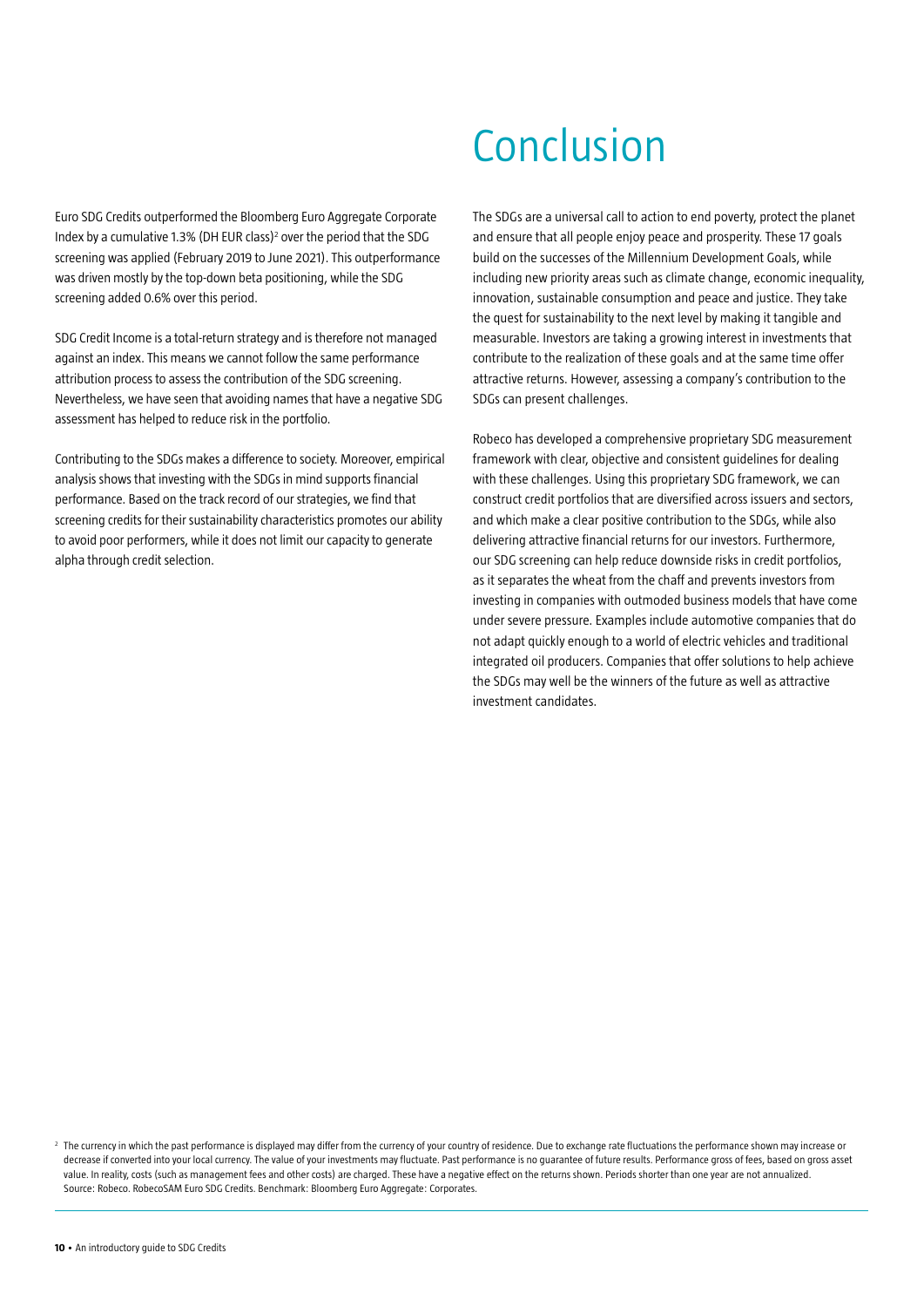# **Contact**

### **Robeco**

Weena 850 3014 AD Rotterdam The Netherlands

#### **robeco.com**

#### **Important Information**

Robeco Institutional Asset Management B.V. has a license as manager of Undertakings for Collective Investment in Transferable Securities (UCITS) and Alternative Investment Eunds (AIFs) ("Fund(s)") from the Netherlands Auth for the Financial Markets in Amsterdam. This marketing document is intended solely for professional investors, defined as investors qualifying as professional clients, who have requested to be treated as professional clien the use of this document. Users of this information who provide investment services in the European Union have their own responsibility to assess whether they are allowed to receive the information in accordance with MiFID applicable recordkeeping and disclosure requirements. The content of this document is based upon sources of information believed to be reliable and comes without warranties of any kind. Without further explanation this doc explorated to provide the professional investor with the forecasts may be changed at any time without prior warning. If in doubt, please seek independent advice. This document is intended to provide the professional invest general information about Robeco's specific capabilities but has not been prepared by Robeco as investment research and does not constitute an investment recommendation or advice to buy or sell certain securities or invest products or to adopt any investment strategy or legal, accounting or tax advice. All rights relating to the information in this document are and will remain the property of Robeco. This material may not be copied or shared public. No part of this document may be reproduced or published in any form or by any means without Robeco's prior written permission. Investment involves risks. Before investing, please note the initial capital is not gua returns are provided for illustrative purposes only. The price of units may go down as well as up and past performance is on guarantee of future results. If the currency in which the past performance is displayed differs f of the commissions and costs incurred when trading securities in client portfolios or for the issue and redemption of units. Unless otherwise stated, the prices used for the performance figures of the Luxembourg-based Fund end-of-month transaction prices net of fees up to 4 August 2010. From 4 August 2010, the transaction prices net of fees will be those of the first business day of the month. Return figures versus the benchmark show the inv management result before management and/or performance fees; the Fund returns are with dividends reinvested and based on net asset values with prices and exchange rates as at the valuation moment of the benchmark. Please refer to the prospectus of the Funds for further details. Performance is quoted net of investment management fees. The ongoing charges mentioned in this document are the ones stated in the Fund's latest annual report at cl date of the last calendar year. This document is not directed to or intended for distribution to or for use by any person or entity who is a citizen or resident of or located in any locality, state, country or other jurisd or domicile. The Fund information, if any contained in this document is qualified in its entirety by reference to the prospectus, and this document should, at all times, be read in conjunction with the prospectus. Detailed the Fund and associated risks is contained in the prospectus. The prospectus and the Key Investor Information Document for the Robeco Funds can all be obtained free of charge from Robeco's websites.

#### **Additional Information for US investors**

Robeco is considered "participating affiliated" and some of their employees are "associated persons" of Robeco Institutional Asset Management US Inc. ("RIAM US") as per relevant SEC no-action guidance. Employees identified as associated persons of RIAM US perform activities directly or indirectly related to the investment advisory services provided by RIAM US. In those situations these individuals are deemed to be acting on behalf of RIAM US institutional clients in the US.

**Additional Information for investors with residence or seat in Australia and New Zealand**<br>This document is distributed in Australia by Robeco Hong Kong Limited (ARBN 156 512 659) ("RIAM BV"), which is exempt from the requ measured the contract on decoration and the Securities and Euries Commission under the laws of Hong kong and those laws may differ from Australian laws. This document is distributed only to "wholesale clients" pursuant to as that term is defined under the Corporations Act 2001 (Cth). This document is not intended for distribution or dissemination, directly or indirectly, to any other class of persons. In New Zealand, this document is only a wholesale investors within the meaning of clause 3(2) of Schedule 1 of the Financial Markets Conduct Act 2013 (FMCA). This document is not intended for public distribution in Australia and New Zealand.

**Additional Information for investors with residence or seat in Austria**<br>This information is solely intended for professional investors or eligible counterparties in the meaning of the Austrian Securities Oversight Act.

#### **Additional Information for investors with residence or seat in Brazil**

The Fund may not be offered or sold to the public in Brazil. Accordingly, the Fund has not been nor will be registered with the Brazilian Securities Commission (CVM), nor has it been submitted to the foregoing agency for a Documents relating to the Fund, as well as the information contained therein, may not be supplied to the public in Brazil, as the offering of the Fund is not a public offering of securities in Brazil, nor may they be used any offer for subscription or sale of securities to the public in Brazil.

### **Additional Information for investors with residence or seat in Brunei**

The Prospectus relates to a private collective investment scheme which is not subject to any form of domestic regulations by the Autoriti Monetari Brunei Darussalam ("Authority"). The Prospectus is intended for distributio specific classes of investors as specified in section 20 of the Securities Market Order, 2013, and must not, therefore, be delivered to, or relied on by, a retail client. The Authority is not responsible for reviewing or v or other documents in connection with this collective investment scheme. The Authority has not approved the Prospectus or any other associated documents nor taken any steps to verify the information set out in the Prospect has no responsibility for it. The units to which the Prospectus relates may be illiquid or subject to restrictions on their resale. Prospective purchasers of the units offered should conduct their own due diligence on the

#### **Additional Information for investors with residence or seat in Canada**

No securities commission or similar authority in Canada has reviewed or in any way passed upon this document or the merits of the securities described herein, and any representation to the contrary is an offence. Robeco In Asset Management B.V. relies on the international dealer and international adviser exemption in Quebec and has appointed McCarthy Tétrault LLP as its agent for service in Quebec.

**Additional information for investors with residence or seat in the Republic of Chile**<br>Neither Robeco nor the Funds have been registered with the Comisión para el Mercado Financiero pursuant to Law no. 18.045, the Ley de M or an invitation to subscribe for or purchase shares of the Funds in the Republic of Chile, other than to the specific person who individually requested this information on their own initiative. This may therefore be treat

#### **Additional Information for investors with residence or seat in Colombia**

This document does not constitute a public offer in the Republic of Colombia. The offer of the Fund is addressed to fewer than one hundred specifically identified investors. The Fund may not be promoted or marketed in Colo Additional Information for investors with residence or seat in the Dubai International Financial Centre (DIFC), United Arab Emirates<br>This material is distributed by Robeco Institutional Asset Management B.V. (DIFC Branch)

Asset Management B.V. (DIFC Branch) is regulated by the Dubai Financial Services Authority ("DFSA") and only deals with Professional Clients or Market Counterparties and does not deal with Retail Clients as defined by the

#### **Additional Information for investors with residence or seat in France**

Robeco Institutional Asset Management B.V. is at liberty to provide services in France. Robeco France is a subsidiary of Robeco whose business is based on the promotion and distribution of the group's funds to professional France.

# **Additional Information for investors with residence or seat in Germany**

This information is solely intended for professional investors or eligible counterparties in the meaning of the German Securities Trading Act.

**Additional Information for investors with residence or seat in Hong Kong<br>The contents of this document have meviewed by the Securities and Futures Commission ("SFC") in Hong Kong. If there is in any doubt about any of the** 

#### **Additional Information for investors with residence or seat in Indonesia**

The Prospectus does not constitute an offer to sell nor a solicitation to buy securities in Indonesia.